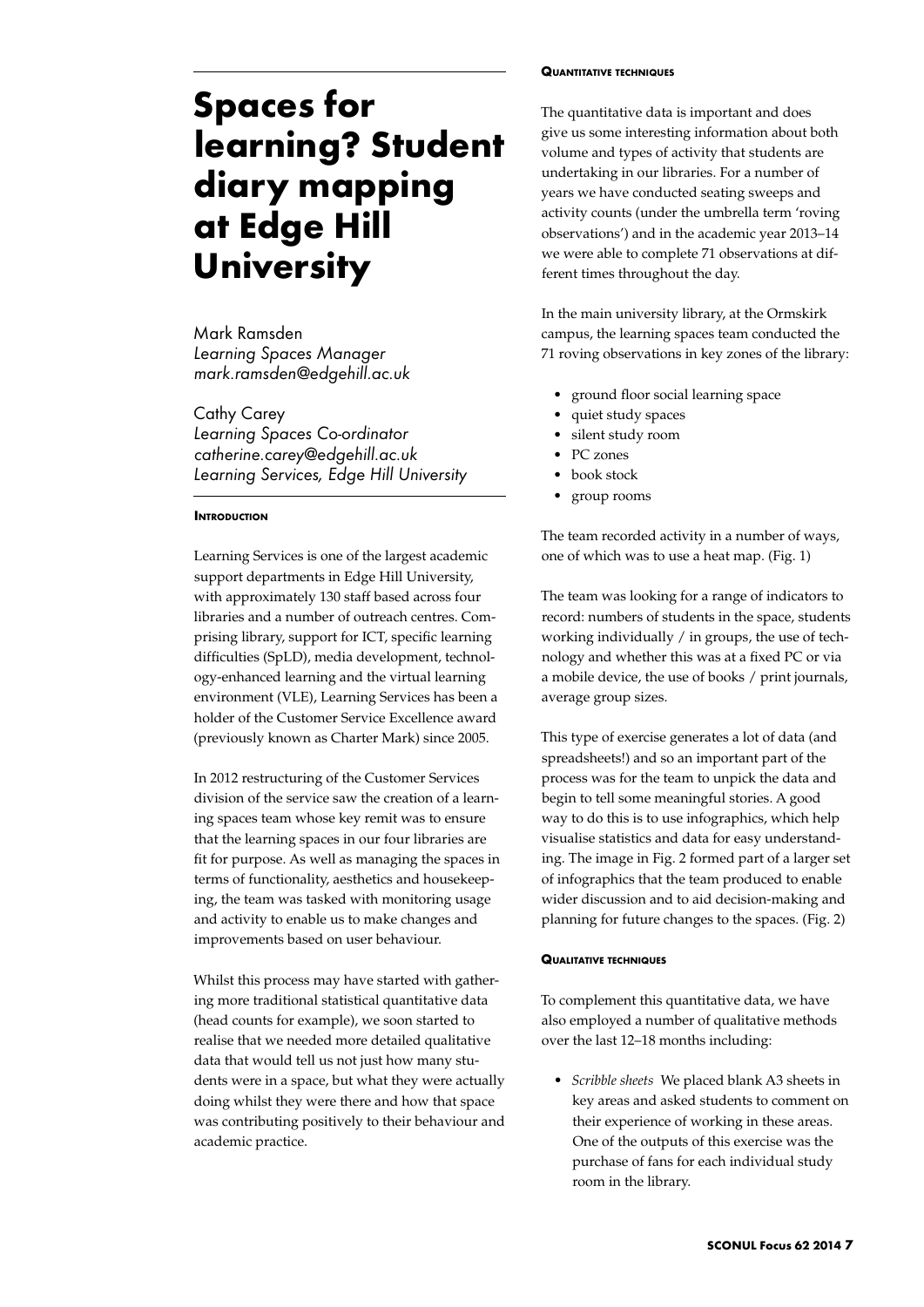

*Fig. 1 Example heat map*

- *• Non participant observations* Our learning spaces team spent time in each of the library zones observing activity and recording interesting behaviour.
- *• Exit interviews* On exiting the building students were asked for their feedback on what spaces they used and why.

### **Student diary mapping**

After reading details of the ERIAL project (http:// www.erialproject.org/) and the Library Study at Fresno State (http://www.fresnostate.edu/socialsciences/anthropology/ipa/thelibrarystudy.html), we decided to try using student diary mapping to give us an additional viewpoint direct from the students themselves and without the intervention of library staff. We wanted students to tell us their stories of how they used the library, what made them choose certain areas to work in and what spaces were barriers or enablers, to their learning. When we tried this exercise the previous academic year we had limited success in engaging students, and so this time we decided to recruit students more formally and pay them for their time. Ten students were recruited and were given an overview of the project at the initial meeting. We asked them to take part in:

- *•*  Real time diary entries: to write down all activities (related to learning!) undertaken in one day from the moment they woke, to the moment they went to bed. We wanted details of the activity, but also any thoughts / feelings and any barriers they experienced
- *•*  To map out (literally to draw on maps of the building) their journeys in the university library learning spaces
- *•*  To take photographs of things that were important to them and vice versa

When the exercises had been completed we met with the students individually to discuss their diaries, maps and photographs. Most students gave us very thorough diary entries, so the interviews were an opportunity to engage the students in a wider dialogue. The interviews brought the diaries to life and provided valuable information in a more informal way. We discovered that most students have a favourite PC and a least favourite PC in the library, and it was amusing to see that one student's favourite PC was another student's least favourite!

The interviews were also a chance for the students to engage in some reflection about how and why they are using the library, something that they may not get chance to do very often. One student said 'I was surprised, after doing this diary for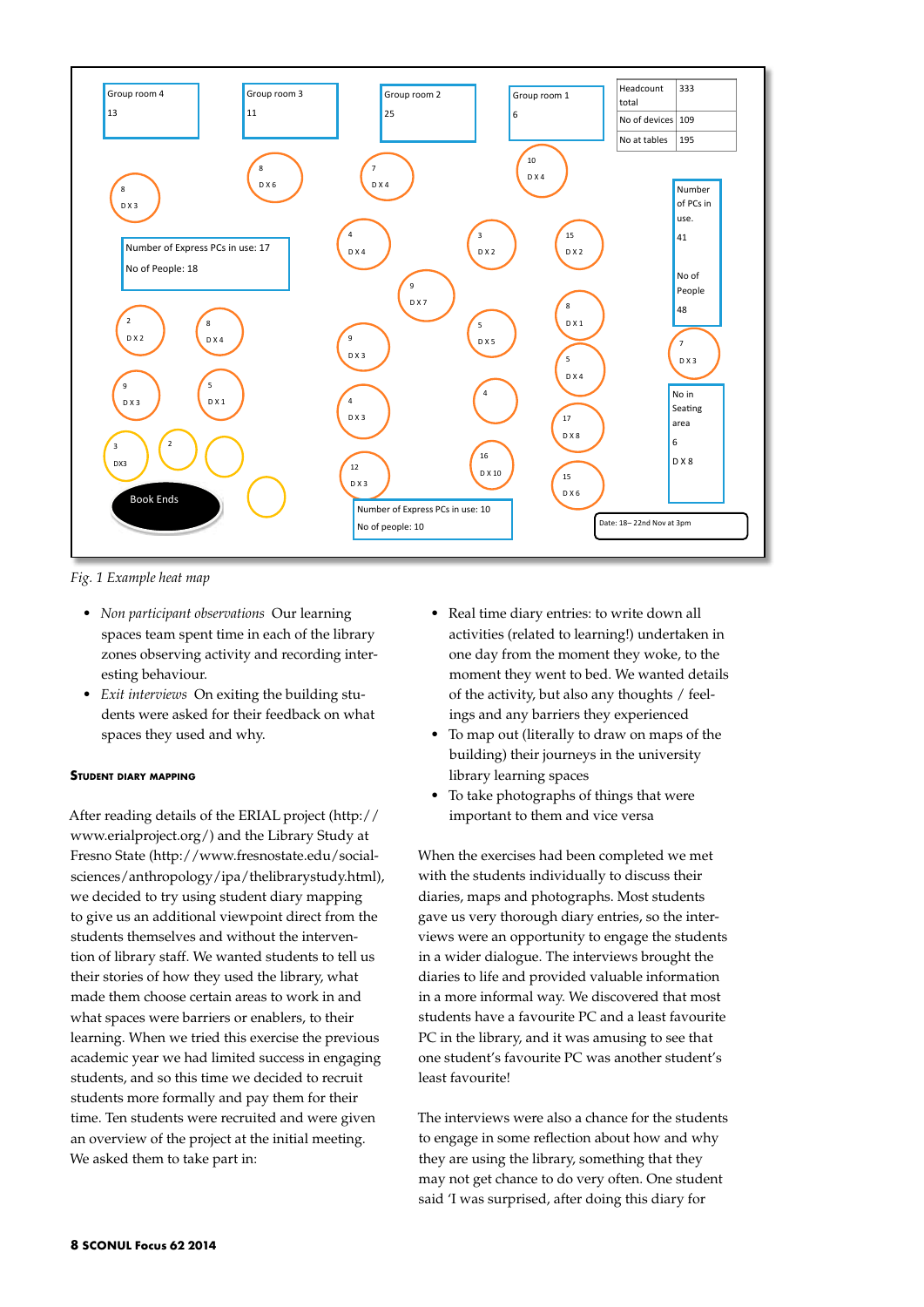

*Fig. 2 Sample infographic*

only one day, just how much I used the different services. Not just getting books out but the reception desk, the ASK desk, workshops, room bookings, the lockers.'



*Fig 3. Positive areas*